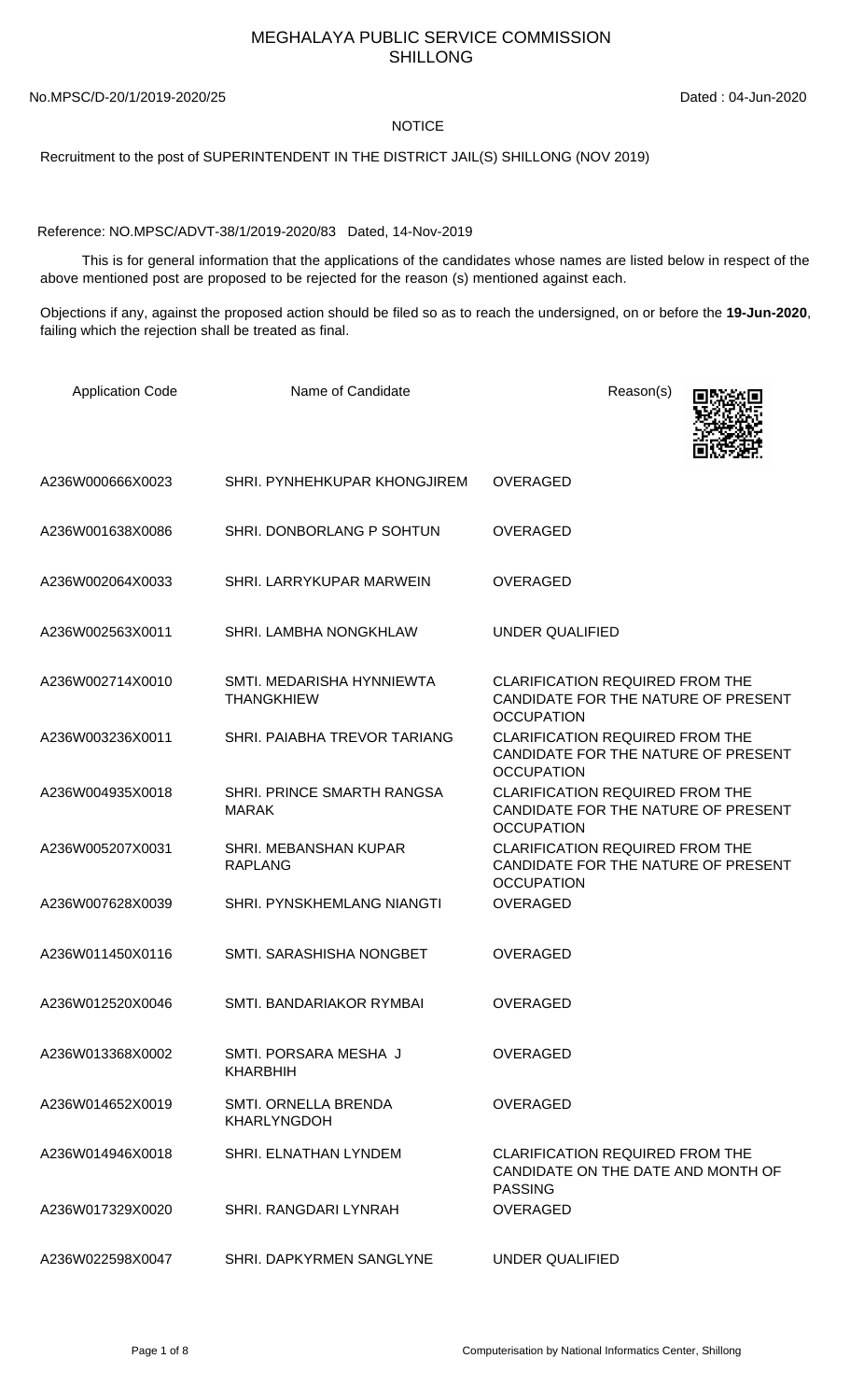| <b>Application Code</b> | Name of Candidate                             | Reason(s)                                                                                          |
|-------------------------|-----------------------------------------------|----------------------------------------------------------------------------------------------------|
| A236W026052X0023        | SHRI. NANGIOHBOR LYNGDOH                      | <b>CLARIFICATION REQUIRED FROM THE</b><br>CANDIDATE FOR THE NATURE OF PRESENT<br><b>OCCUPATION</b> |
| A236W030137X0003        | SMTI. IBAPALEI LYNGDOH                        | <b>UNDER QUALIFIED</b>                                                                             |
| A236W030486X0010        | SHRI. BANJOPLANG CHYNE                        | UNDER QUALIFIED                                                                                    |
| A236W034641X0009        | SHRI. LEANDER BANSIEWDOR HAY<br><b>MUKHIM</b> | <b>CLARIFICATION REQUIRED FROM THE</b><br>CANDIDATE ON THE DATE AND MONTH OF<br><b>PASSING</b>     |
| A236W034694X0008        | SHRI. MRINAL HAJONG PASLEIN                   | <b>UNDER QUALIFIED</b>                                                                             |
| A236W036769X0045        | SHRI. NAIKHATSAWSYNNIA<br><b>KHARJANA</b>     | <b>CLARIFICATION REQUIRED FROM THE</b><br>CANDIDATE FOR THE NATURE OF PRESENT<br><b>OCCUPATION</b> |
| A236W036956X0112        | <b>SHRI. GRIKCHI N SANGMA</b>                 | <b>CLARIFICATION REQUIRED FROM THE</b><br>CANDIDATE FOR THE NATURE OF PRESENT<br><b>OCCUPATION</b> |
| A236W037501X0011        | SHRI. IAITHRANG KHARBITHAI                    | <b>UNDER QUALIFIED</b>                                                                             |
| A236W039477X0030        | SMTI. DAPHIKA SHULLAI SHULLAI                 | <b>CLARIFICATION REQUIRED FROM THE</b><br>CANDIDATE ON THE DATE AND MONTH OF<br><b>PASSING</b>     |
| A236W040203X0017        | SMTI. SARA DAIAMON PATHAW                     | <b>CLARIFICATION REQUIRED FROM THE</b><br>CANDIDATE ON THE DATE AND MONTH OF<br><b>PASSING</b>     |
| A236W042748X0008        | <b>SHRI. BERNARD PYNGROPE</b>                 | <b>OVERAGED</b>                                                                                    |
| A236W043201X0018        | <b>SMTI. BAIAMON NONGLYER</b>                 | <b>OVERAGED</b>                                                                                    |
| A236W043623X0023        | SHRI. JEREMAIAH JAMES RAJEE                   | <b>UNDER QUALIFIED</b>                                                                             |
| A236W044258X0030        | SHRI. MEWANBHALANG<br><b>KHARSYNTIEW</b>      | <b>CLARIFICATION REQUIRED FROM THE</b><br>CANDIDATE ON THE DATE AND MONTH OF<br><b>PASSING</b>     |
| A236W050034X0003        | SHRI. MAXIBIRTH G MOMIN                       | <b>OVERAGED</b>                                                                                    |
| A236W051759X0027        | SHRI. CHINGRIK WATRE MOMIN                    | <b>CLARIFICATION REQUIRED FROM THE</b><br>CANDIDATE ON QUALIFICATION                               |
| A236W055815X0021        | SHRI. BHAMIWEIROI LYNGDOH                     | <b>CLARIFICATION REQUIRED FROM THE</b><br>CANDIDATE ON THE DATE AND MONTH OF<br><b>PASSING</b>     |
| A236W058584X0015        | SMTI. DAMANLAK LALOO                          | <b>OVERAGED</b>                                                                                    |
| A236W059544X0027        | <b>SHRI. ANDRIASIUS DKHAR</b>                 | <b>OVERAGED</b>                                                                                    |
| A236W061989X0023        | SMTI, DAPHIKA WANKHAR                         | <b>UNDER QUALIFIED</b>                                                                             |
| A236W062211X0010        | SHRI. SAMEER SHANGPLIANG                      | UNDER QUALIFIED                                                                                    |
| A236W064246X0065        | <b>SHRI. BIALLY MRONG MARAK</b>               | <b>CLARIFICATION REQUIRED FROM THE</b><br>CANDIDATE ON THE DATE AND MONTH OF<br><b>PASSING</b>     |
| A236W064253X0038        | SHRI. VICKY STARYSON WAHLANG                  | CLARIFICATION REQUIRED FROM THE<br>CANDIDATE ON THE DATE AND MONTH OF<br><b>PASSING</b>            |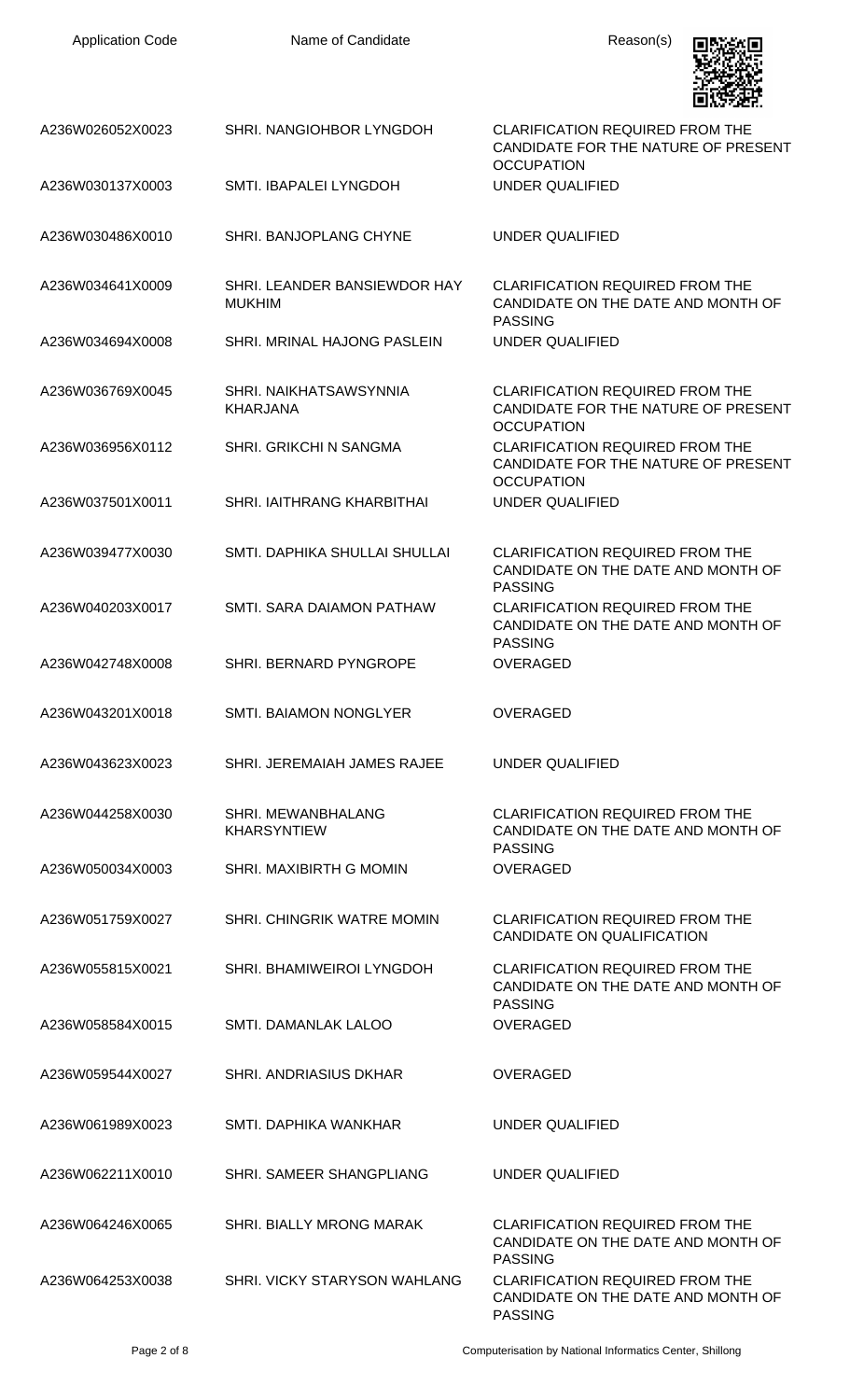| <b>Application Code</b> | Name of Candidate                         | Reason(s)                                                                                                            |
|-------------------------|-------------------------------------------|----------------------------------------------------------------------------------------------------------------------|
| A236W064506X0028        | SHRI. SHANLANG NONGKYNRIH                 | <b>OVERAGED</b>                                                                                                      |
| A236W064945X0018        | SHRI. LARRYS LOMO B. MARAK                | <b>CLARIFICATION REQUIRED FROM THE</b><br>CANDIDATE ON THE DATE AND MONTH OF                                         |
| A236W064955X0014        | SHRI. SHEN PRAYER MARNGAR                 | <b>PASSING</b><br><b>CLARIFICATION REQUIRED FROM THE</b><br>CANDIDATE ON THE DATE AND MONTH OF                       |
| A236W065618X0024        | SMTI. FLORA A.GITOK SANGMA                | <b>PASSING</b><br><b>CLARIFICATION REQUIRED FROM THE</b><br>CANDIDATE ON THE DATE AND MONTH OF                       |
| A236W067135X0056        | SMTI. RINJE ZAMIA T SANGMA                | <b>PASSING</b><br><b>CLARIFICATION REQUIRED FROM THE</b><br>CANDIDATE FOR THE NATURE OF PRESENT<br><b>OCCUPATION</b> |
| A236W068515X0013        | SHRI, GRIKSANG A SANGMA                   | <b>OVERAGED</b>                                                                                                      |
| A236W073615X0012        | SHRI. FRANKIE G MOMIN                     | <b>CLARIFICATION REQUIRED FROM THE</b><br>CANDIDATE ON THE DATE AND MONTH OF<br><b>PASSING</b>                       |
| A236W073795X0006        | SHRI. LUCKYSTAR NONGDKHAR                 | UNDER QUALIFIED                                                                                                      |
| A236W074012X0029        | SHRI. FRANKSTAR SYIEMLIEH                 | <b>CLARIFICATION REQUIRED FROM THE</b><br>CANDIDATE ON THE DATE AND MONTH OF<br><b>PASSING</b>                       |
| A236W074254X0014        | SHRI. DAMANKI RYMBAI                      | <b>CLARIFICATION REQUIRED FROM THE</b><br>CANDIDATE ON THE DATE AND MONTH OF<br><b>PASSING</b>                       |
| A236W074807X0016        | SMTI. EBELSHA KURBAH                      | <b>OVERAGED</b>                                                                                                      |
| A236W075411X0012        | SMTI. FLORA TESE KONGKAL<br><b>MARAK</b>  | <b>OVERAGED</b>                                                                                                      |
| A236W080241X0013        | SMTI. ASHALIYA WAHLANG                    | <b>CLARIFICATION REQUIRED FROM THE</b><br>CANDIDATE ON THE DATE AND MONTH OF<br><b>PASSING</b>                       |
| A236W081841X0017        | <b>SHRI. LUCKY KAHIT</b>                  | <b>CLARIFICATION REQUIRED FROM THE</b><br>CANDIDATE ON THE DATE AND MONTH OF<br><b>PASSING</b>                       |
| A236W086980X0010        | SHRI. RIKCHON CH. SANGMA                  | <b>CLARIFICATION REQUIRED FROM THE</b><br>CANDIDATE ON THE DATE AND MONTH OF<br><b>PASSING</b>                       |
| A236W087308X0007        | SHRI. JORDAN D SHIRA                      | UNDER QUALIFIED                                                                                                      |
| A236W087415X0010        | SHRI. HARDY D MARAK                       | <b>OVERAGED</b>                                                                                                      |
| A236W088360X0019        | SMTI. PERDITHA JAMJAME M<br><b>SANGMA</b> | <b>CLARIFICATION REQUIRED FROM THE</b><br>CANDIDATE ON THE DATE AND MONTH OF<br><b>PASSING</b>                       |
| A236W089408X0023        | SHRI. HAME SHANIAH SUIAM                  | <b>CLARIFICATION REQUIRED FROM THE</b><br>CANDIDATE ON THE DATE AND MONTH OF<br><b>PASSING</b>                       |
| A236W090059X0015        | SHRI. CHAKRA A MARAK                      | <b>CLARIFICATION REQUIRED FROM THE</b><br>CANDIDATE ON THE DATE AND MONTH OF<br><b>PASSING</b>                       |
| A236W091108X0061        | <b>SHRI, SONY DAWHOI RABON</b>            | <b>CLARIFICATION REQUIRED FROM THE</b><br>CANDIDATE ON THE DATE AND MONTH OF<br><b>PASSING</b>                       |
| A236W091406X0026        | SHRI. BENJAMIN CHIRAK P MARAK             | <b>CLARIFICATION REQUIRED FROM THE</b><br>CANDIDATE ON THE DATE AND MONTH OF<br><b>PASSING</b>                       |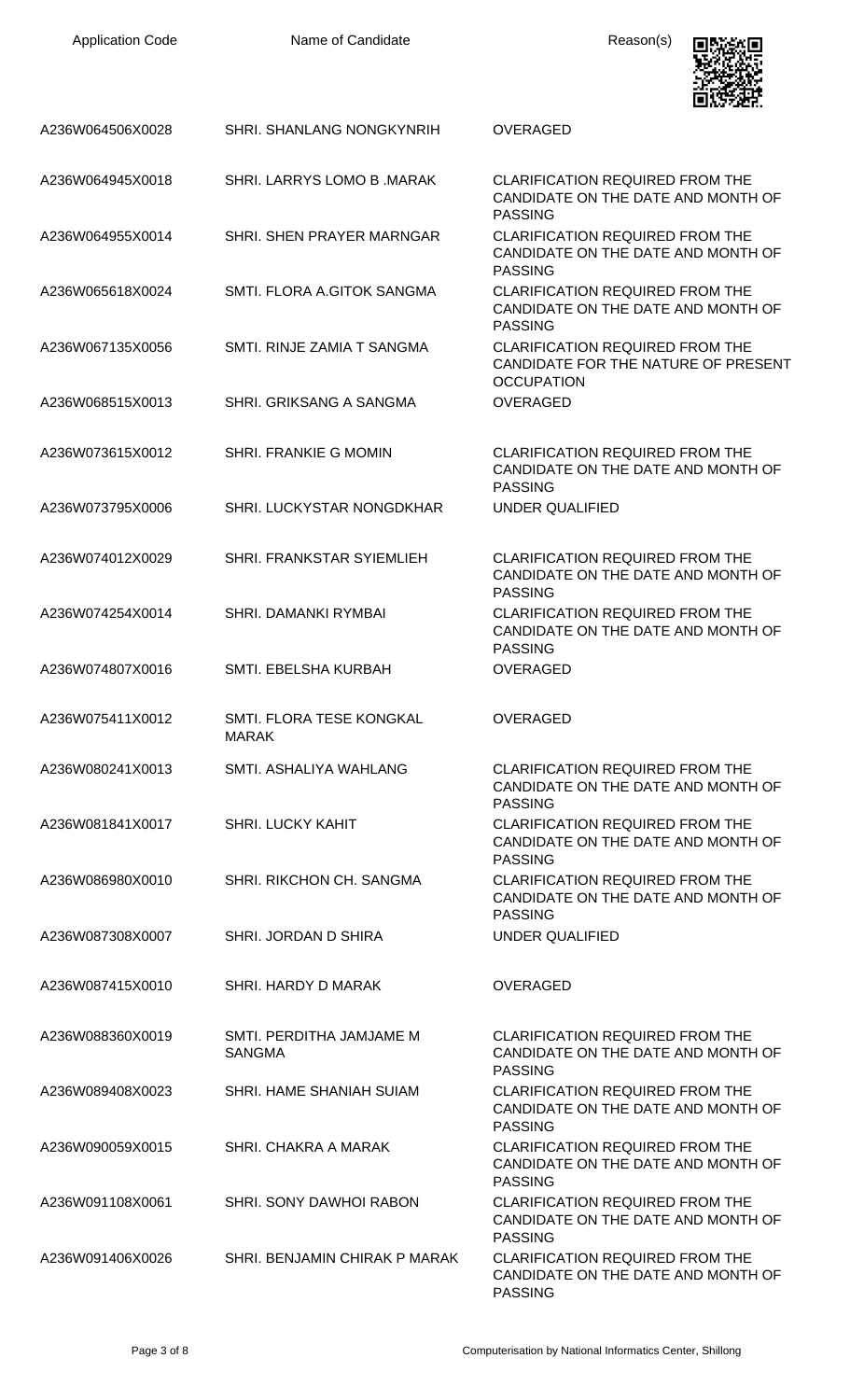| A236W091518X0024 | SHRI. KYNTIEWDOR NONGRUM                      | <b>CLARIFICATION REQUIRED FROM THE</b><br>CANDIDATE ON THE DATE AND MONTH OF<br><b>PASSING</b> |
|------------------|-----------------------------------------------|------------------------------------------------------------------------------------------------|
| A236W092235X0040 | SMTI. QUEEN ZAZALYNE<br><b>MARBANIANG</b>     | UNDER QUALIFIED                                                                                |
| A236W096746X0018 | <b>SHRI. ANICKY SUCHIANG</b>                  | <b>CLARIFICATION REQUIRED FROM THE</b><br>CANDIDATE ON THE DATE AND MONTH OF<br><b>PASSING</b> |
| A236W099303X0015 | SMTI. ENICASHISHA JYRWA                       | <b>CLARIFICATION REQUIRED FROM THE</b><br>CANDIDATE ON THE DATE AND MONTH OF<br><b>PASSING</b> |
| A236W101896X0011 | SMTI, IADAMEKA D RYNTATHIANG                  | <b>CLARIFICATION REQUIRED FROM THE</b><br>CANDIDATE ON THE DATE AND MONTH OF<br><b>PASSING</b> |
| A236W102450X0010 | SHRI. WONDERFUL SUCHIANG                      | <b>CLARIFICATION REQUIRED FROM THE</b><br>CANDIDATE ON THE DATE AND MONTH OF<br><b>PASSING</b> |
| A236W102462X0005 | SHRI. MANGKYRPANG MANIK SYIEM                 | UNDER QUALIFIED                                                                                |
| A236W102926X0023 | SMTI. ARDAEMEE S RYNJAH                       | <b>CLARIFICATION REQUIRED FROM THE</b><br>CANDIDATE ON THE DATE AND MONTH OF<br><b>PASSING</b> |
| A236W103827X0008 | SHRI. PYRKHAT BHA KSHIAR                      | UNDER QUALIFIED                                                                                |
| A236W301383X0011 | SMTI. CHIMA AGA B SANGMA                      | <b>CLARIFICATION REQUIRED FROM THE</b><br>CANDIDATE ON THE DATE AND MONTH OF<br><b>PASSING</b> |
| A236W301402X0006 | SHRI. AIBANSHNGAIN KIPA<br>MYLLIEMNGAP        | <b>CLARIFICATION REQUIRED FROM THE</b><br>CANDIDATE ON THE DATE AND MONTH OF<br><b>PASSING</b> |
| A236W301459X0015 | SMTI. MERRYQUEEN MARKHAP                      | <b>CLARIFICATION REQUIRED FROM THE</b><br>CANDIDATE ON THE DATE AND MONTH OF<br><b>PASSING</b> |
| A236W301547X0006 | SMTI. MEBARISUK LANGSTIEH                     | <b>CLARIFICATION REQUIRED FROM THE</b><br>CANDIDATE ON THE DATE AND MONTH OF<br><b>PASSING</b> |
| A236W301712X0010 | SHRI. SHEMPHANG LYNGDOH                       | <b>CLARIFICATION REQUIRED FROM THE</b><br>CANDIDATE ON THE DATE AND MONTH OF<br><b>PASSING</b> |
| A236W301733X0028 | SHRI. ASAKO DEMESA CH SANGMA                  | <b>CLARIFICATION REQUIRED FROM THE</b><br>CANDIDATE ON THE DATE AND MONTH OF<br><b>PASSING</b> |
| A236W301770X0029 | <b>SMTI. EURIKA RYMBAI</b>                    | <b>CLARIFICATION REQUIRED FROM THE</b><br>CANDIDATE ON THE DATE AND MONTH OF<br><b>PASSING</b> |
| A236W301817X0031 | SMTI. TRIPLE GRACE MAWLEIN                    | <b>CLARIFICATION REQUIRED FROM THE</b><br>CANDIDATE ON THE DATE AND MONTH OF<br><b>PASSING</b> |
| A236W301842X0005 | SHRI. L.WANRAPMIKI KHAPIAH                    | <b>CLARIFICATION REQUIRED FROM THE</b><br>CANDIDATE ON THE DATE AND MONTH OF<br><b>PASSING</b> |
| A236W301845X0015 | SMTI. PHI I BANRISHA LYNGWA<br><b>RAPTHAP</b> | <b>CLARIFICATION REQUIRED FROM THE</b><br>CANDIDATE ON THE DATE AND MONTH OF<br><b>PASSING</b> |
| A236W301981X0008 | SHRI. WANTSFIELD R MARAK                      | <b>CLARIFICATION REQUIRED FROM THE</b><br>CANDIDATE ON THE DATE AND MONTH OF<br><b>PASSING</b> |
| A236W302025X0012 | SHRI. WANRAHBOK LANGSTANG<br><b>WANRAHBOK</b> | <b>CLARIFICATION REQUIRED FROM THE</b><br>CANDIDATE ON THE DATE AND MONTH OF<br><b>PASSING</b> |
| A236W302202X0016 | SHRI. LANDINGSTAR NONGREM                     | <b>CLARIFICATION REQUIRED FROM THE</b><br>CANDIDATE ON THE DATE AND MONTH OF                   |

Application Code **Name of Candidate Name of Candidate** Reason(s)

回晓然回

PASSING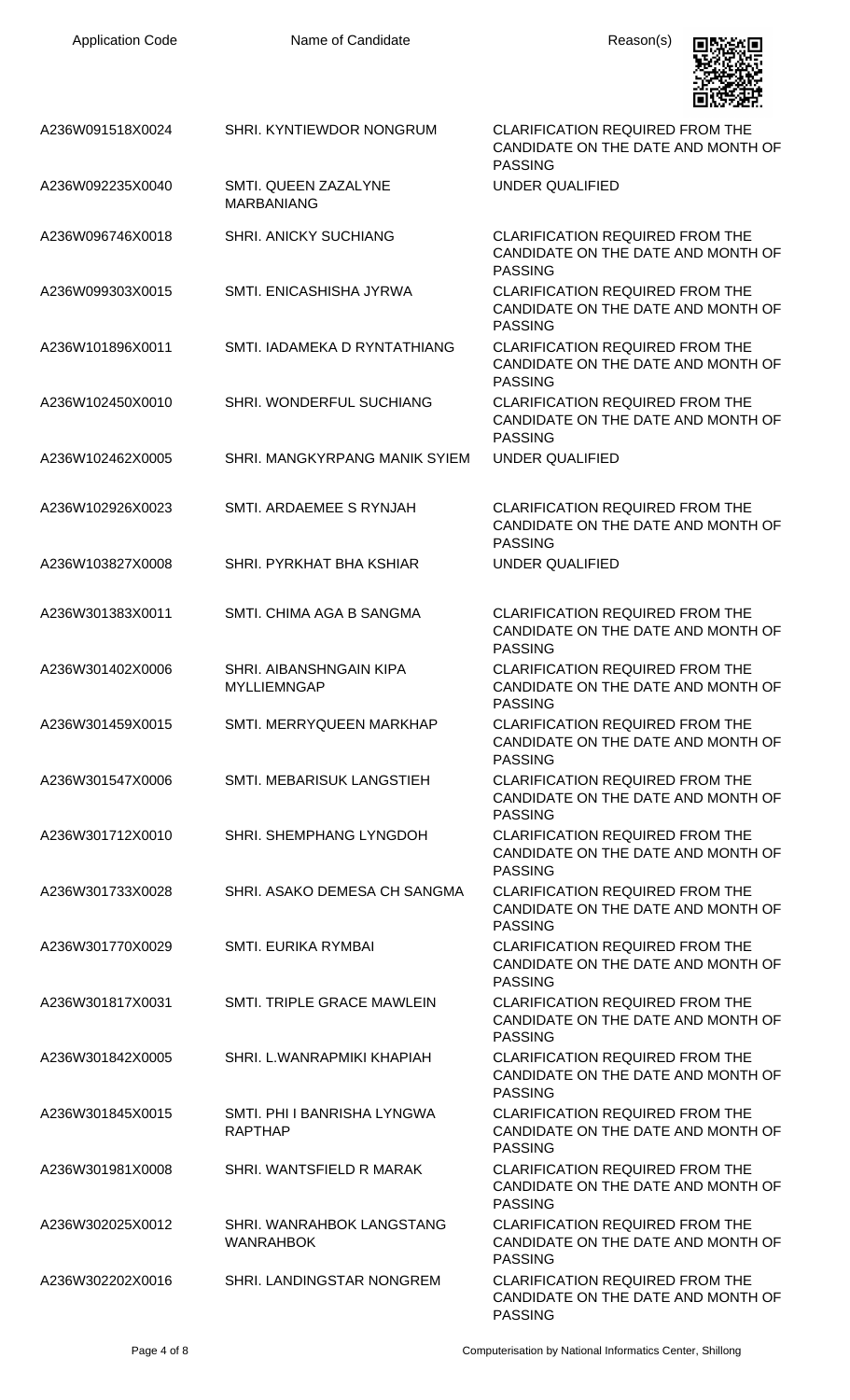| A236W302205X0014 | SHRI. BENJOHNSON LYNGDOH      | <b>CLARIFICATION REQUIRED FROM THE</b><br>CANDIDATE ON THE DATE AND MONTH OF<br><b>PASSING</b> |
|------------------|-------------------------------|------------------------------------------------------------------------------------------------|
| A236W302370X0008 | SHRI. DAPMAIN NONGTDU         | <b>CLARIFICATION REQUIRED FROM THE</b><br>CANDIDATE ON THE DATE AND MONTH OF<br><b>PASSING</b> |
| A236W302931X0007 | SHRI. DEIMIWAN DYLAN RYNGKSAI | <b>CLARIFICATION REQUIRED FROM THE</b><br>CANDIDATE ON THE DATE AND MONTH OF<br><b>PASSING</b> |
| A236W302940X0008 | SHRI. NIUBIRTH N SANGMA       | <b>CLARIFICATION REQUIRED FROM THE</b><br>CANDIDATE ON THE DATE AND MONTH OF<br><b>PASSING</b> |
| A236W303979X0017 | SHRI. WANSAMSHNGAIN SUMER     | <b>CLARIFICATION REQUIRED FROM THE</b><br>CANDIDATE ON THE DATE AND MONTH OF<br><b>PASSING</b> |
| A236W304956X0007 | SHRI. PANGSRANG R MARAK       | <b>CLARIFICATION REQUIRED FROM THE</b><br>CANDIDATE ON THE DATE AND MONTH OF<br><b>PASSING</b> |
| A236W306355X0014 | SHRI. DESMOND BOLWARI MARAK   | <b>CLARIFICATION REQUIRED FROM THE</b><br>CANDIDATE ON THE DATE AND MONTH OF<br><b>PASSING</b> |
| A236W306912X0011 | SHRI. EXCLU R SANGMA          | <b>CLARIFICATION REQUIRED FROM THE</b><br>CANDIDATE ON THE DATE AND MONTH OF<br><b>PASSING</b> |
| A236W309017X0002 | SMTI. SARALIN RYNGHANG        | <b>CLARIFICATION REQUIRED FROM THE</b><br>CANDIDATE ON THE DATE AND MONTH OF<br><b>PASSING</b> |
| A236W309213X0012 | <b>SHRI. BANRAPLANG DOPRI</b> | <b>CLARIFICATION REQUIRED FROM THE</b><br>CANDIDATE ON THE DATE AND MONTH OF<br><b>PASSING</b> |
| A236W309239X0020 | SHRI. DAKERLANG DOPRI         | <b>CLARIFICATION REQUIRED FROM THE</b><br>CANDIDATE ON THE DATE AND MONTH OF<br><b>PASSING</b> |
| A236W309789X0010 | SMTI. DORNAPHISHA DKHAR       | <b>CLARIFICATION REQUIRED FROM THE</b><br>CANDIDATE ON THE DATE AND MONTH OF<br><b>PASSING</b> |
| A236W309906X0008 | SMTI. JACQUILINE RAPSANG      | <b>CLARIFICATION REQUIRED FROM THE</b><br>CANDIDATE ON THE DATE AND MONTH OF<br><b>PASSING</b> |
| A236W310039X0034 | SHRI. COSTLYMORE P HAYONG     | <b>CLARIFICATION REQUIRED FROM THE</b><br>CANDIDATE ON THE DATE AND MONTH OF<br><b>PASSING</b> |
| A236W310243X0007 | <b>SHRI. RIJIED UROIN</b>     | <b>CLARIFICATION REQUIRED FROM THE</b><br>CANDIDATE ON THE DATE AND MONTH OF<br><b>PASSING</b> |
| A236W310741X0004 | SHRI. JAMESBOND NONGKHLAW     | <b>CLARIFICATION REQUIRED FROM THE</b><br>CANDIDATE ON THE DATE AND MONTH OF<br><b>PASSING</b> |
| A236W311509X0036 | SMTI. ALANA A SANGMA          | <b>CLARIFICATION REQUIRED FROM THE</b><br>CANDIDATE ON THE DATE AND MONTH OF<br><b>PASSING</b> |
| A236W311667X0011 | SHRI. SIEWDORLANG SYIEMIONG   | <b>CLARIFICATION REQUIRED FROM THE</b><br>CANDIDATE ON THE DATE AND MONTH OF<br><b>PASSING</b> |
| A236W311803X0018 | SHRI. TENGNANG R MARAK        | <b>OVERAGED</b>                                                                                |
| A236W312124X0006 | <b>SHRI. ARISTON SHABONG</b>  | <b>CLARIFICATION REQUIRED FROM THE</b><br>CANDIDATE ON THE DATE AND MONTH OF<br><b>PASSING</b> |
| A236W312376X0022 | <b>SMTI. IMONKA BAMON</b>     | <b>CLARIFICATION REQUIRED FROM THE</b><br>CANDIDATE ON THE DATE AND MONTH OF<br><b>PASSING</b> |
| A236W312460X0008 | SHRI. MACDONALD BASAN         | <b>CLARIFICATION REQUIRED FROM THE</b><br>CANDIDATE ON THE DATE AND MONTH OF                   |

Application Code **Name of Candidate Name of Candidate** Reason(s)

回溯激回

Page 5 of 8 Computerisation by National Informatics Center, Shillong

PASSING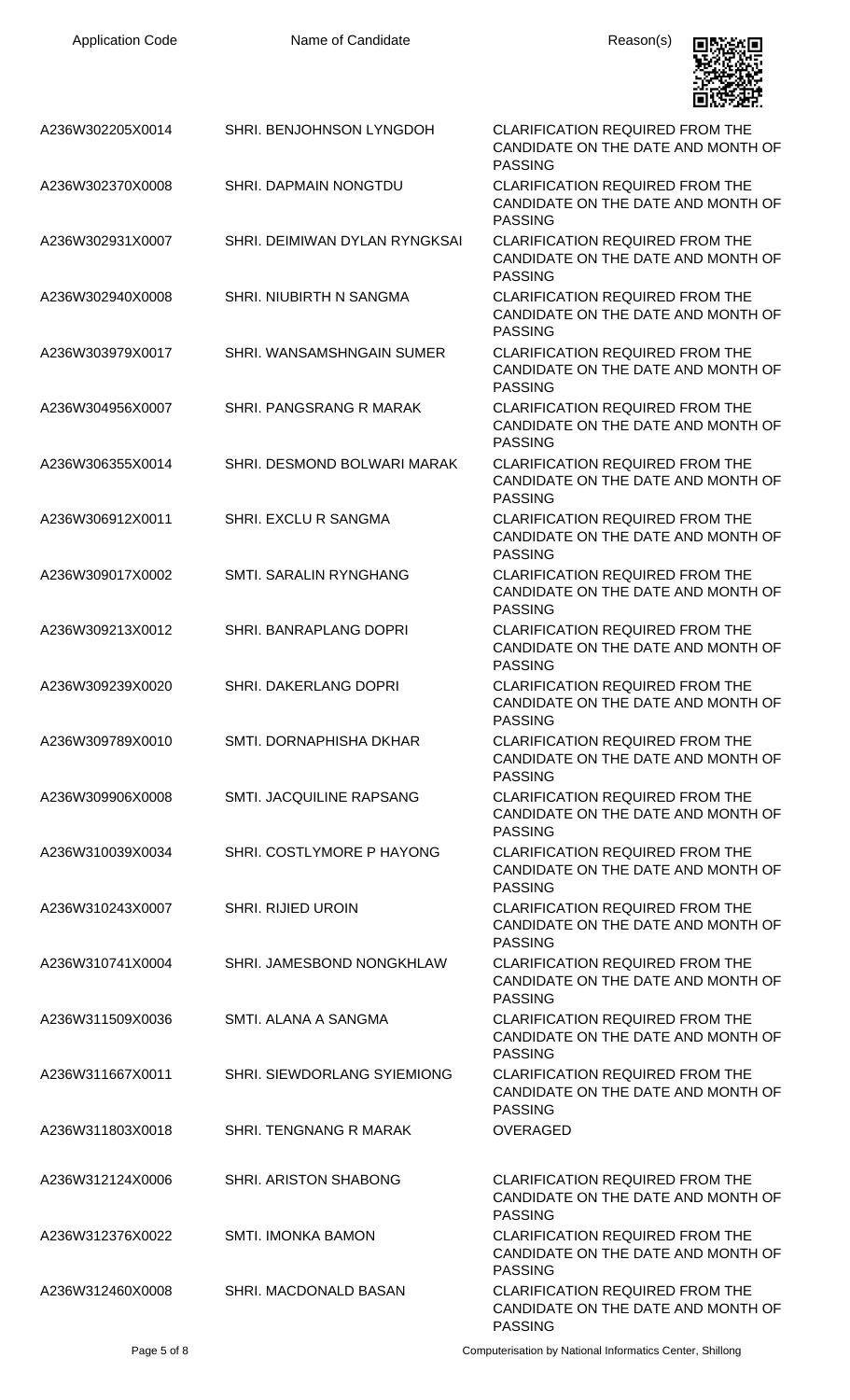| <b>Application Code</b> | Name of Candidate                            | Reason(s)                                                                                      |
|-------------------------|----------------------------------------------|------------------------------------------------------------------------------------------------|
| A236W312584X0007        | SHRI. ANDREW JANA NONGBET                    | <b>CLARIFICATION REQUIRED FROM THE</b><br>CANDIDATE ON THE DATE AND MONTH OF<br><b>PASSING</b> |
| A236W314460X0013        | SHRI. CHEKAM R SANGMA                        | <b>CLARIFICATION REQUIRED FROM THE</b><br>CANDIDATE ON THE DATE AND MONTH OF<br><b>PASSING</b> |
| A236W314734X0008        | SMTI. TANISHA PASSAH                         | <b>CLARIFICATION REQUIRED FROM THE</b><br>CANDIDATE ON THE DATE AND MONTH OF<br><b>PASSING</b> |
| A236W315248X0011        | SHRI. TRISBELL A SANGMA                      | <b>CLARIFICATION REQUIRED FROM THE</b><br>CANDIDATE ON THE DATE AND MONTH OF<br><b>PASSING</b> |
| A236W315362X0008        | SHRI. MEWAN PYNSHNGAIN PARIAT                | <b>CLARIFICATION REQUIRED FROM THE</b><br>CANDIDATE ON THE DATE AND MONTH OF<br><b>PASSING</b> |
| A236W315784X0007        | SMTI. BESTLICA KYRSIAN                       | <b>CLARIFICATION REQUIRED FROM THE</b><br>CANDIDATE ON THE DATE AND MONTH OF<br><b>PASSING</b> |
| A236W315916X0007        | SHRI. CHUCHENG M SANGMA                      | <b>CLARIFICATION REQUIRED FROM THE</b><br>CANDIDATE ON THE DATE AND MONTH OF<br><b>PASSING</b> |
| A236W316490X0002        | SHRI. PYNDONDOR RYNTATHIANG                  | UNDER QUALIFIED                                                                                |
| A236W316828X0015        | SHRI. SAINKUPAR N MARAK                      | <b>CLARIFICATION REQUIRED FROM THE</b><br>CANDIDATE ON THE DATE AND MONTH OF<br><b>PASSING</b> |
| A236W316854X0016        | SHRI. PYNSHAITBOR NONGSIEJ                   | CLARIFICATION REQUIRED FROM THE<br>CANDIDATE ON THE DATE AND MONTH OF<br><b>PASSING</b>        |
| A236W317157X0004        | SMTI. SEIDARIS SYIEMLIEH                     | <b>CLARIFICATION REQUIRED FROM THE</b><br>CANDIDATE ON THE DATE AND MONTH OF<br><b>PASSING</b> |
| A236W317322X0019        | SHRI. AHAN B SANGMA                          | <b>CLARIFICATION REQUIRED FROM THE</b><br>CANDIDATE ON THE DATE AND MONTH OF<br><b>PASSING</b> |
| A236W317646X0005        | SHRI. AIBANNANGKHRAW KURBAH                  | <b>CLARIFICATION REQUIRED FROM THE</b><br>CANDIDATE ON THE DATE AND MONTH OF<br><b>PASSING</b> |
| A236W317775X0014        | <b>SHRI. DAVID SUCHIANG</b>                  | <b>CLARIFICATION REQUIRED FROM THE</b><br>CANDIDATE ON THE DATE AND MONTH OF<br><b>PASSING</b> |
| A236W317888X0017        | SMTI. ESTHER KEANY N ARENG                   | <b>CLARIFICATION REQUIRED FROM THE</b><br>CANDIDATE ON THE DATE AND MONTH OF<br><b>PASSING</b> |
| A236W319224X0006        | <b>SHRI. RODRICK MARIO NONGBRI</b>           | <b>CLARIFICATION REQUIRED FROM THE</b><br>CANDIDATE ON THE DATE AND MONTH OF<br><b>PASSING</b> |
| A236W319311X0006        | SHRI, RADIP B MARAK                          | <b>CLARIFICATION REQUIRED FROM THE</b><br>CANDIDATE ON THE DATE AND MONTH OF<br><b>PASSING</b> |
| A236W319359X0016        | SHRI. CHEKAMTRY D SANGMA                     | <b>CLARIFICATION REQUIRED FROM THE</b><br>CANDIDATE ON THE DATE AND MONTH OF<br><b>PASSING</b> |
| A236W320195X0004        | SMTI. DESIREE MARY KHARIR                    | <b>CLARIFICATION REQUIRED FROM THE</b><br>CANDIDATE ON THE DATE AND MONTH OF<br><b>PASSING</b> |
| A236W320887X0013        | SMTI. MAYALANGIKA BAREH                      | <b>CLARIFICATION REQUIRED FROM THE</b><br>CANDIDATE ON THE DATE AND MONTH OF<br><b>PASSING</b> |
| A236W321369X0006        | SHRI. ELPHRINSON SOH                         | <b>CLARIFICATION REQUIRED FROM THE</b><br>CANDIDATE ON THE DATE AND MONTH OF<br>PASSING        |
| A236W321600X0016        | SHRI. FAEKAR LEE RUBYSON<br><b>KHARNAIOR</b> | <b>CLARIFICATION REQUIRED FROM THE</b><br>CANDIDATE ON THE DATE AND MONTH OF<br><b>PASSING</b> |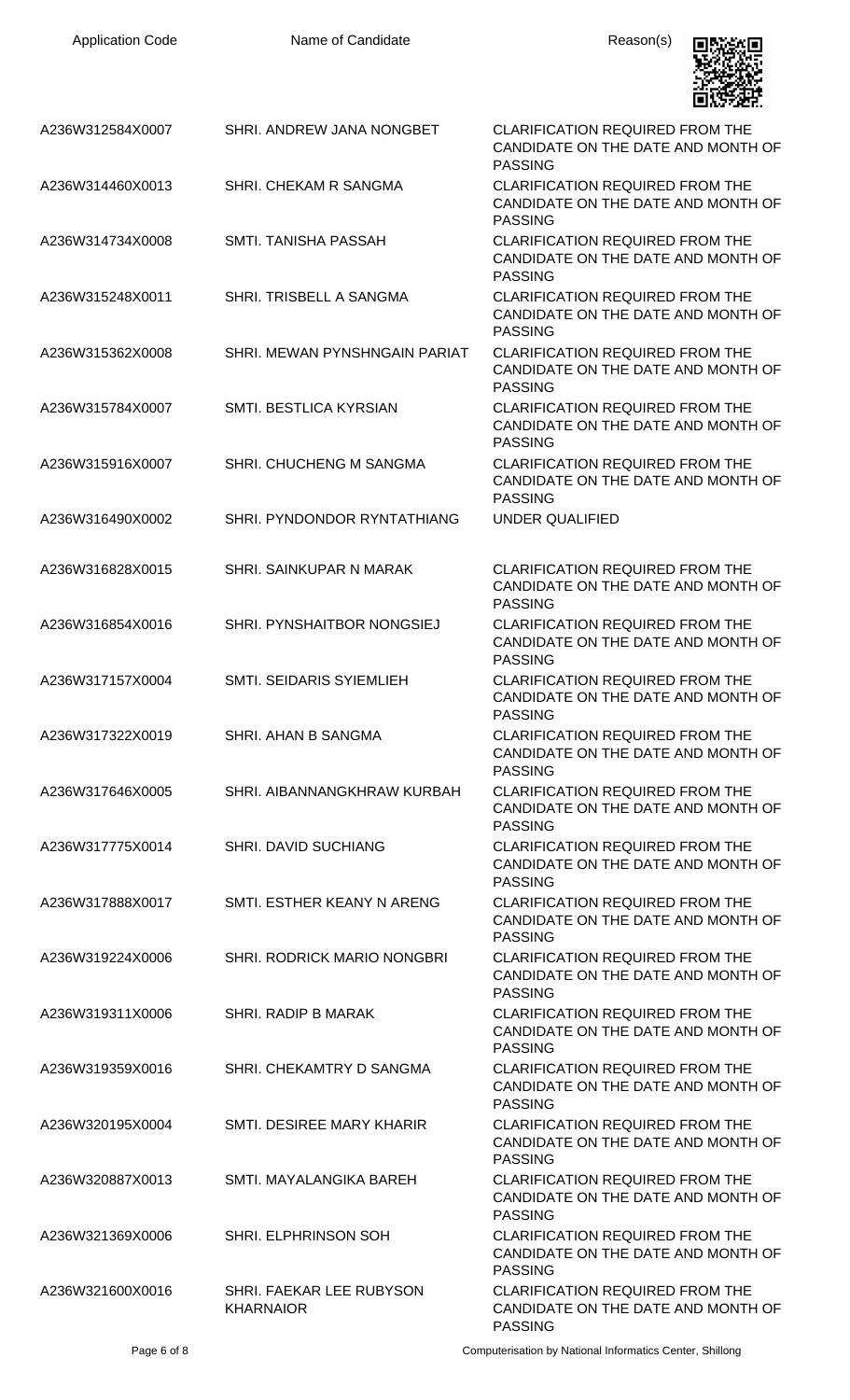| <b>Application Code</b> | Name of Candidate                             | Reason(s)                                                                                      |
|-------------------------|-----------------------------------------------|------------------------------------------------------------------------------------------------|
|                         |                                               |                                                                                                |
| A236W322576X0006        | <b>SMTI. JUPHISAN PALE</b>                    | <b>UNDER QUALIFIED</b>                                                                         |
| A236W323434X0003        | <b>SHRI. NISHANT TIWARI</b>                   | <b>CLARIFICATION REQUIRED FROM THE</b><br>CANDIDATE ON THE DATE AND MONTH OF<br><b>PASSING</b> |
| A236W324439X0012        | SHRI. DE LUCENT D SHIRA                       | <b>CLARIFICATION REQUIRED FROM THE</b><br>CANDIDATE ON THE DATE AND MONTH OF<br><b>PASSING</b> |
| A236W325035X0003        | SHRI. WANPYNBIANGBOR<br><b>KHARRASWAI</b>     | <b>CLARIFICATION REQUIRED FROM THE</b><br>CANDIDATE ON THE DATE AND MONTH OF<br><b>PASSING</b> |
| A236W325399X0007        | SHRI. LALMUANPUIA RENTHLEI                    | <b>CLARIFICATION REQUIRED FROM THE</b><br>CANDIDATE ON THE DATE AND MONTH OF<br><b>PASSING</b> |
| A236W326593X0016        | SMTI, DARISA JANA                             | <b>CLARIFICATION REQUIRED FROM THE</b><br>CANDIDATE ON THE DATE AND MONTH OF<br><b>PASSING</b> |
| A236W326708X0008        | SHRI. NIGHTENBIRTH CH MARAK                   | <b>CLARIFICATION REQUIRED FROM THE</b><br>CANDIDATE ON THE DATE AND MONTH OF<br><b>PASSING</b> |
| A236W329003X0011        | <b>SMTI. BEKOM DKHAR</b>                      | <b>CLARIFICATION REQUIRED FROM THE</b><br>CANDIDATE ON THE DATE AND MONTH OF<br><b>PASSING</b> |
| A236W329958X0003        | SMTI. MARYSHA KHONGWIR                        | <b>CLARIFICATION REQUIRED FROM THE</b><br>CANDIDATE ON THE DATE AND MONTH OF<br><b>PASSING</b> |
| A236W330671X0006        | SHRI. AJITABH BARMAN                          | <b>CLARIFICATION REQUIRED FROM THE</b><br>CANDIDATE ON THE DATE AND MONTH OF<br><b>PASSING</b> |
| A236W331028X0014        | SMTI, MANCHINA R MARAK                        | <b>CLARIFICATION REQUIRED FROM THE</b><br>CANDIDATE ON THE DATE AND MONTH OF<br><b>PASSING</b> |
| A236W331187X0005        | SHRI. ANTHONY SENGKAM CH<br><b>MARAK</b>      | <b>CLARIFICATION REQUIRED FROM THE</b><br>CANDIDATE ON THE DATE AND MONTH OF<br><b>PASSING</b> |
| A236W331994X0004        | <b>SHRI, SRIKANTA PATRA</b>                   | <b>UNDER QUALIFIED</b>                                                                         |
| A236W332079X0006        | SMTI. DAMELARI WAHLANG                        | <b>CLARIFICATION REQUIRED FROM THE</b><br>CANDIDATE ON THE DATE AND MONTH OF<br><b>PASSING</b> |
| A236W332282X0025        | SMTI. SERAPHINE KHARSHANDI                    | UNDER QUALIFIED                                                                                |
| A236W332340X0002        | SHRI. TONI D MARAK                            | <b>CLARIFICATION REQUIRED FROM THE</b><br>CANDIDATE ON THE DATE AND MONTH OF<br><b>PASSING</b> |
| A236W335000X0001        | SHRI. TENGSU JAMES G MOMIN                    | <b>CLARIFICATION REQUIRED FROM THE</b><br>CANDIDATE ON THE DATE AND MONTH OF<br><b>PASSING</b> |
| A236W335731X0002        | <b>SHRI. MITHUN R MARAK</b>                   | <b>OVERAGED</b>                                                                                |
| A236W337572X0002        | SHRI. CHEERGOSTHIN RANGSA<br><b>MARAK</b>     | <b>CLARIFICATION REQUIRED FROM THE</b><br>CANDIDATE ON THE DATE AND MONTH OF<br><b>PASSING</b> |
| A236W340557X0002        | SHRI. MAXIMILLIAN MARVIN DHAR                 | <b>CLARIFICATION REQUIRED FROM THE</b><br>CANDIDATE ON THE DATE AND MONTH OF<br><b>PASSING</b> |
| A236W344241X0012        | SHRI. KHRAW ALICE COOPER<br><b>KHARSHIING</b> | <b>CLARIFICATION REQUIRED FROM THE</b><br>CANDIDATE ON THE DATE AND MONTH OF<br><b>PASSING</b> |
| A236W344329X0004        | SHRI. ELIVERIUS MEBANRI SYNGKLI               | <b>CLARIFICATION REQUIRED FROM THE</b><br>CANDIDATE ON THE DATE AND MONTH OF<br><b>PASSING</b> |